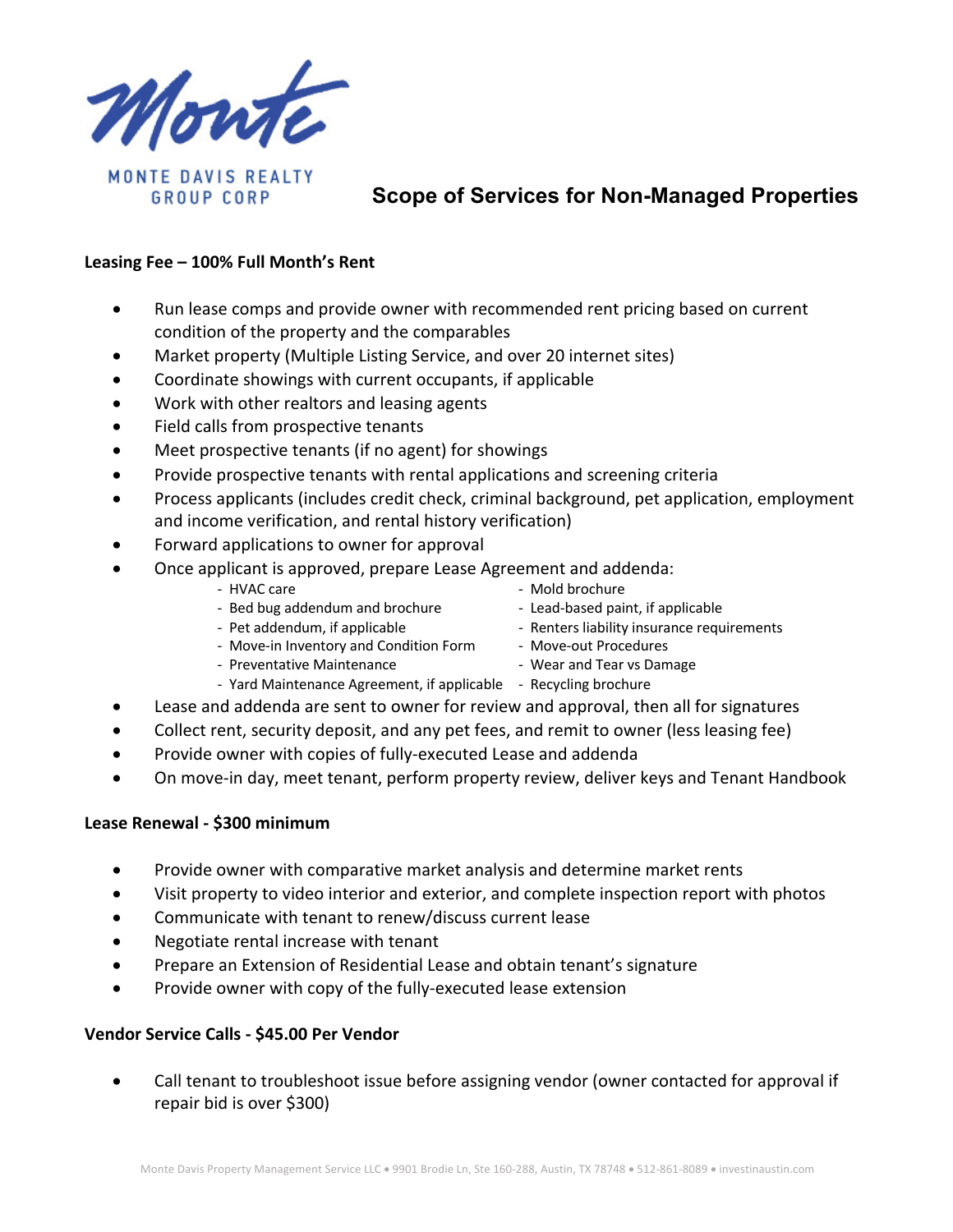• Create Work Order to assign vendor and include tenant's contact information. Vendor will coordinate a date and time that is convenient for the tenant. Tenant will ensure any pets are secured.

### **Site Visit - \$85.00**

- Exterior photos or video of complaints, i.e., HOA notices, unkempt lawn, vehicle on blocks, large items left at curb
- Interior photos or video for complaints such as an unauthorized pet, smoking in the unit, etc.
- Post notices such as an HOA violation, 3-Day Notice for non-payment of rent, or Writ

### **Periodic Property Review - \$150**

- Generally performed 90-120 days prior to lease end date
- Interior and exterior inspection
- Report with photos shared with owner
- Important to check for general care of the property and any lease violations before offering lease renewal

### **Pre-Leasing Move-Out Walk Through - \$250**

- Exterior and interior inspection including video or photos (20-30 days prior to move out)
- Advise owner on re-leasing and maintenance needs
- Set up a combo lock box and make arrangements to get a key from tenant
- Discuss and coordinate showing instructions/process with tenant
- Re-send Move-out Procedure form (a benefit to all parties as it aims to minimize charge-backs to tenants for cleaning/repairs, and we receive the property closer to rent-ready condition)

### **Move Out - \$200**

- Exterior and interior final inspection with video or photos for the security deposit disposition
- Security Deposit Disposition charges are handled by the owner
- Recommendations for make-ready items, if necessary

### **Standard Make Ready - \$250 Minimum / 15% of Total Cost at \$1,500 and Above**

- Oversee all work from start to finish / site visits
- Coordinate access to the property for vendor bids
- Provide video progress and list of necessary repairs and maintenance
- Provide list of suggested upgrades
- Assist with color selection and shopping for materials
- Approve all vendor work before payment